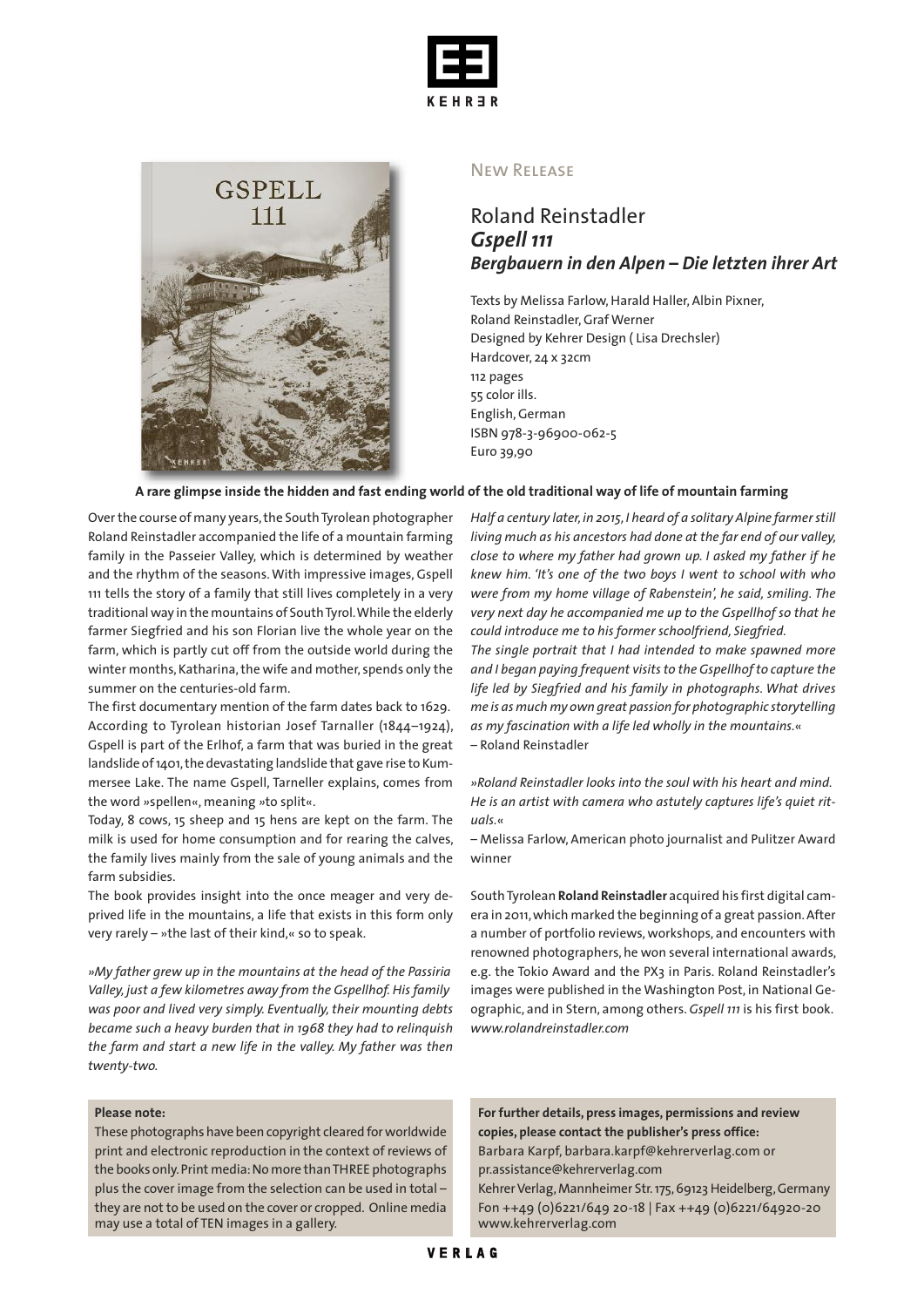

# **Press images**





01\_ © Roland Reinstadler

02\_ © Roland Reinstadler





03\_ © Roland Reinstadler

04\_ © Roland Reinstadler



05\_ © Roland Reinstadler



06\_ © Roland Reinstadler

## VERLAG